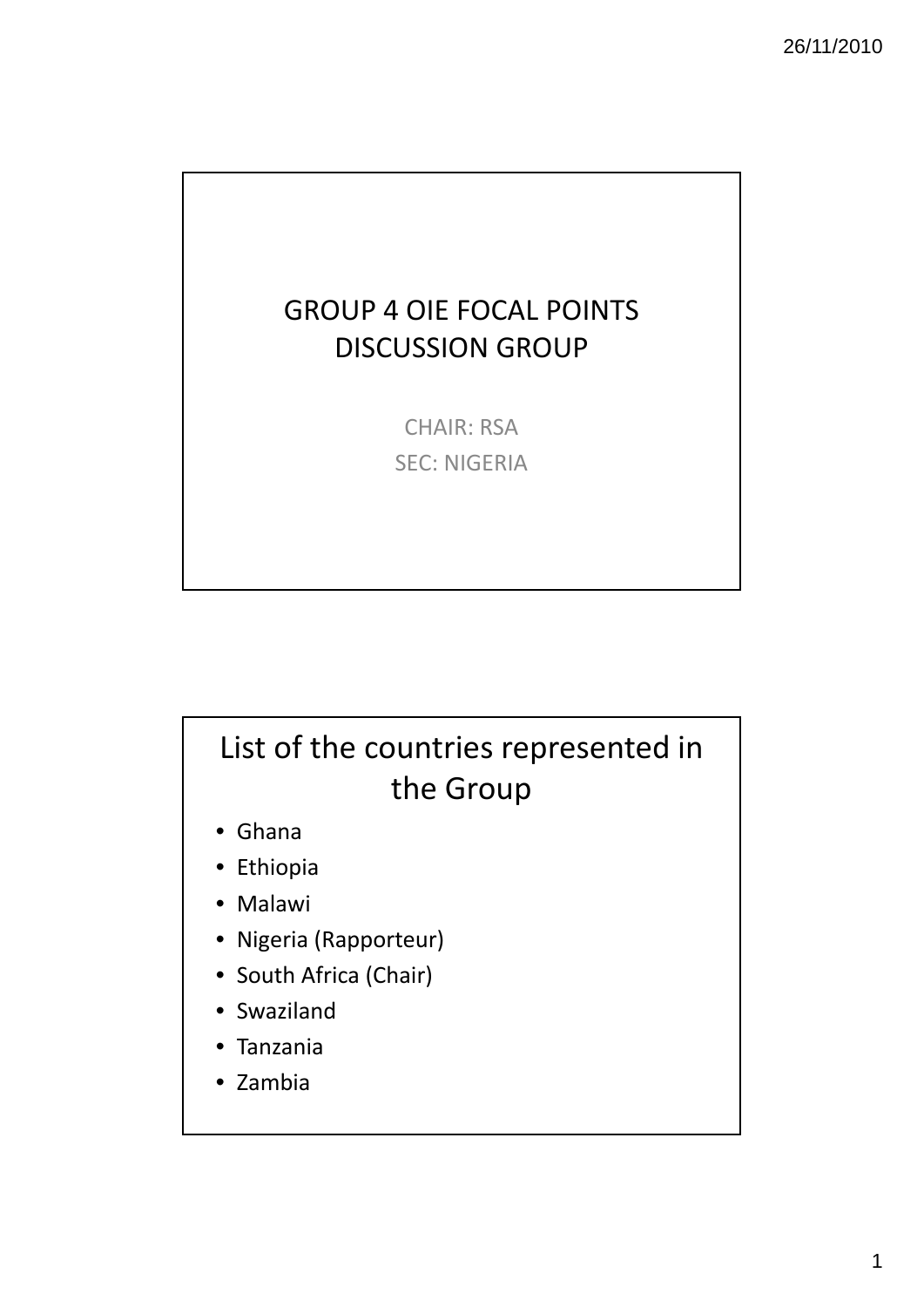## 1. Which part of vet medicine is regulated in your country?

- All countries in the group have legislation in place for VMP, however, a few countries do not register VMP but rely on what has been registered in other countries for marketing authorization in their territory
- Most countries in the group have the responsibility for registration and importation of VMP shared between Ministry of Health and Agriculture
- Most countries in the group have authorization process to register retail premises for VMP
- Even in countries where there is pharmacovigilance in place for human medicinal products, there is none for VMP

#### 2. Do you know in your country the different partners in charge of VMP

• From the discussions, it could be concluded that all the members of the group knew very well the different partners in charge of VMP in their respective countries.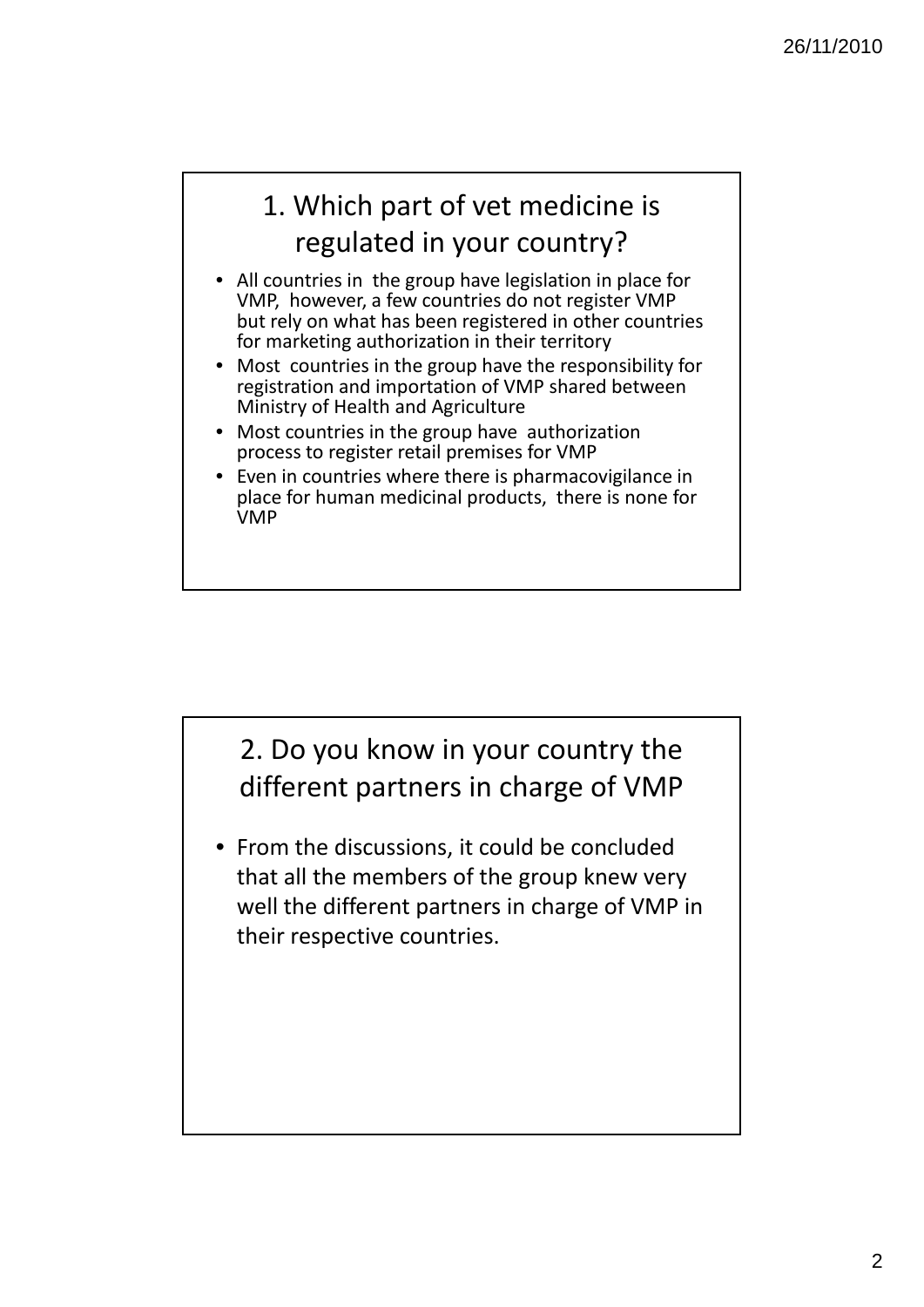

- The Group considers necessary to liaise with our CVOs to encourage harmonization of our policies and legislation on VMP to be in line with OIE/VICH guidelines on VMP.
- The Group considers that the focal points for veterinary products need to read and contribute to all the new standards that the OIE may set regarding VMP regulations.
- The Group considers necessary to work under the CVO to enhance networking with other relevant stakeholders on VMP control in our various countries in order to collaborate effectively in ensuring the proper<br>implementation of the OIE/VICH guidelines on VMP.

4. In your opinion what are the prioritized needs for implementation of a veterinary medicinal products policy

- Political commitment of the government of the different countries
- Training workshop on specific issues related to VMPs regulation